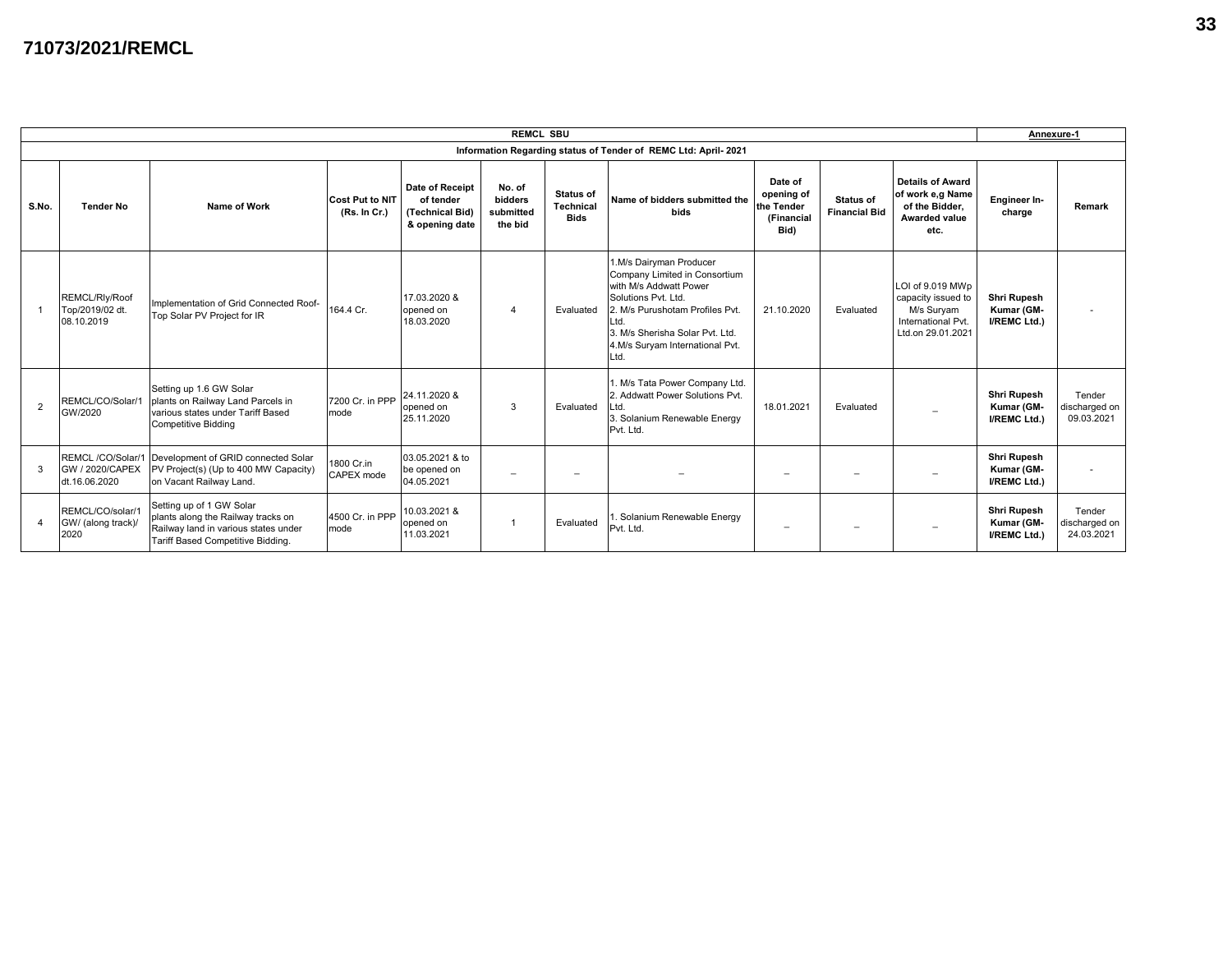| Information Regarding Status of Bill Payment of Working Agencies -April 2021 |                                           |                                                   |                     |                         |                              |                                     |                               |                    |                |  |  |  |  |  |
|------------------------------------------------------------------------------|-------------------------------------------|---------------------------------------------------|---------------------|-------------------------|------------------------------|-------------------------------------|-------------------------------|--------------------|----------------|--|--|--|--|--|
| SI.<br>No                                                                    | Name of                                   |                                                   | <b>Bill Details</b> |                         | <b>Bill Received</b>         | <b>Status of Bill</b>               |                               | Mode of<br>Payment |                |  |  |  |  |  |
|                                                                              | Contractor                                | <b>Agreement No.</b>                              | Bill No.            | l Bill Amount in<br>Rs. | at HQ dated<br>(Accts)       | <b>Under Process</b><br>of Checking | Payment<br><b>Released on</b> | (RTGS)<br>Cheque)  | <b>Remarks</b> |  |  |  |  |  |
|                                                                              | PTC india.<br>limited                     | REMC Ltd/CO/IR/Power management/2021 dtd.22.03.21 | BD/2020-21/242      | 920400                  | 23.03.2021                   |                                     | 08.04.2021                    | <b>RTGS</b>        |                |  |  |  |  |  |
|                                                                              | $\sim$ PTC india<br><sup>2</sup> llimited | REMC Ltd/CO/IR/Power management/2021 dtd.22.03.21 | BD/2020-21/243      | 899947                  | 23.03.2021                   |                                     | 08.04.2021                    | <b>RTGS</b>        |                |  |  |  |  |  |
|                                                                              | 3 <sup>M/s</sup> Inox Wind                | REMCL/CO/25MW/Windmill/Rajasthan dt. 18.12.14     | IWLRJOM22005        | 7443751                 | 26.04.2021<br>(through mail) | <b>Under Process</b>                |                               |                    |                |  |  |  |  |  |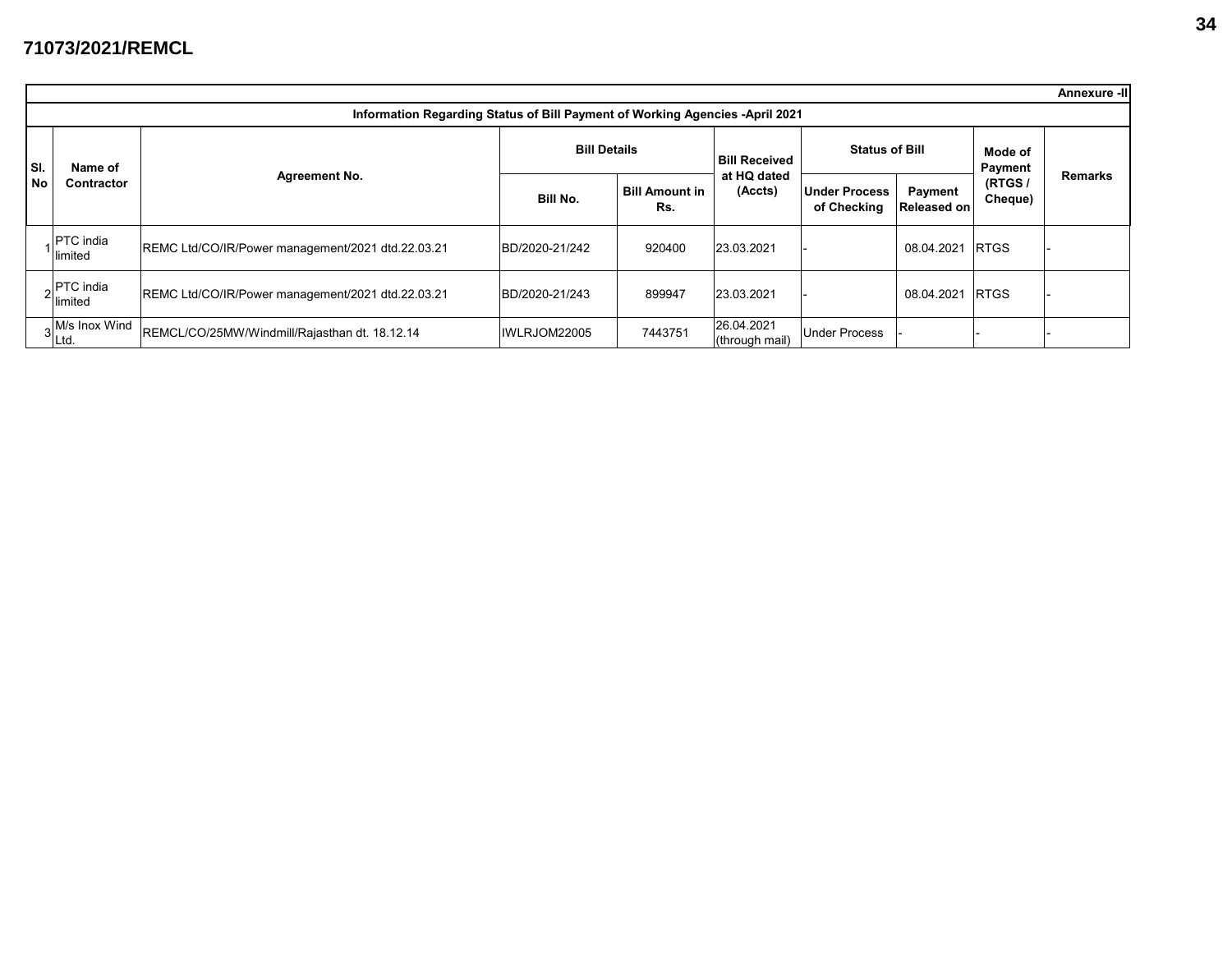|                         |                                                     |                                                                                                                                                             |                          |                         |                                                              |                                       |                                      |                                                                                                                                                                                                                                                                                                                                          |                                                                                                                             |                                                                      | <u> SBU: Railway Energy Management Company Limited (REMC Ltd)</u><br>Details of Contracts Awarded /Concluded/ in progress - April 2021 |                                              |                                           |                                                         |                                                                                  | Annexure -III                |                                                                                                                                                                                                                                                                                                                                                                                                                                                                                                                                                                                                                                                                                                                                                                                                                                                                                                                                                                                                                                                                                                                                                                                                                                                               |
|-------------------------|-----------------------------------------------------|-------------------------------------------------------------------------------------------------------------------------------------------------------------|--------------------------|-------------------------|--------------------------------------------------------------|---------------------------------------|--------------------------------------|------------------------------------------------------------------------------------------------------------------------------------------------------------------------------------------------------------------------------------------------------------------------------------------------------------------------------------------|-----------------------------------------------------------------------------------------------------------------------------|----------------------------------------------------------------------|----------------------------------------------------------------------------------------------------------------------------------------|----------------------------------------------|-------------------------------------------|---------------------------------------------------------|----------------------------------------------------------------------------------|------------------------------|---------------------------------------------------------------------------------------------------------------------------------------------------------------------------------------------------------------------------------------------------------------------------------------------------------------------------------------------------------------------------------------------------------------------------------------------------------------------------------------------------------------------------------------------------------------------------------------------------------------------------------------------------------------------------------------------------------------------------------------------------------------------------------------------------------------------------------------------------------------------------------------------------------------------------------------------------------------------------------------------------------------------------------------------------------------------------------------------------------------------------------------------------------------------------------------------------------------------------------------------------------------|
|                         |                                                     | M073/2021/REMCL                                                                                                                                             |                          | $\overline{\mathbf{4}}$ | 5                                                            | 6                                     | $\overline{7}$                       | 8                                                                                                                                                                                                                                                                                                                                        |                                                                                                                             | 10                                                                   | 11                                                                                                                                     | 12                                           | 13                                        | 14                                                      | 15                                                                               | 16                           | 17                                                                                                                                                                                                                                                                                                                                                                                                                                                                                                                                                                                                                                                                                                                                                                                                                                                                                                                                                                                                                                                                                                                                                                                                                                                            |
|                         |                                                     |                                                                                                                                                             | Tender<br><b>Enquiry</b> | Date of<br>on of NIT    | Type of<br>Publicati Bidding (Single<br>/ Two Bid<br>System) | I ast date<br>of receipt<br>of tender | No. of<br><b>Tenders</b><br>Received | Nos. & Names of parties Nos. & Names of<br>qualified after technical<br>evaluation                                                                                                                                                                                                                                                       | parties not<br>qualified after<br>technical<br>evaluation                                                                   | Whether<br>contract<br>awarded to<br>owest tendere<br>/ evaluated L1 | Letter of award<br>No.& date                                                                                                           | Name of<br>Contracto contract                | Value of                                  | Schedule date<br>of completion<br>of supplies /<br>work | Actual date of<br>start of work                                                  | Actual date of<br>completion | Reasons/Comment for delay if any                                                                                                                                                                                                                                                                                                                                                                                                                                                                                                                                                                                                                                                                                                                                                                                                                                                                                                                                                                                                                                                                                                                                                                                                                              |
| $\overline{1}$          | <b>REMCL/CO</b><br>/ Northern<br>Region/PP-<br>MT/3 | Procurement of 220<br>MW of power for Indian<br>Railways in Northern<br>Region. (MTOA basis)<br>(UP-85<br>Punjab-25, Haryana-40,<br>Delhi-15, Rajasthan-55) | Open                     | 28.05.15                | Two stages<br>(Stage I-RFQ)<br>(Stage II-RFP)                | 07.10.15                              | 14                                   | 1.Adani Power Ltd<br>2. Korba West Power comp<br>3. Jindal India Thermal<br>4. Jayprakash Power<br>Venture Ltd<br>5.Rattan.India.Ltd<br>6. MB.Power Ltd<br>7.Essar.Power.M.P Ltd<br>8.GMR- Chhattisgarh<br>9.D.B.Power Ltd<br>10.TRN Energy Pvt Ltd<br>11.Balco                                                                          | Monnet Ispat &<br>Energy Ltd.<br>2.JSW Power<br>rading Compan<br>ht I<br>3. Haryana Power<br>Generation<br>Coorporation Ltd | <b>YES</b>                                                           | LOA:-REMCL/CO/<br>Northern<br>Region/PP-MT/03.<br>dt.26.02.16                                                                          | M/s Jindal<br>india<br>Thermal<br>Power Ltd. | Awarded Value:<br>1894.59 Cr.             | 3 Years from<br>ommencement<br>of supply of<br>power.   | 3 years<br>commencing<br>from the date<br>of getting<br><b>MTOA</b><br>approval. |                              | PPA signed for the state of Rajasthan between WCR &<br>JITPLon dt.15-03-2016.<br>ii) For the states of UP & Delhi PPA signed between on<br>13.04.2016 and for the state of Punjab & Haryana on 12.04.16<br>between Northern Rly and JITPL<br>iii) In Rajasthan Power flow on MTOA basis commenced from<br>20.04.17 and agreement tenure has been completed on<br>19.01.2021.<br>iv) Power flow on MTOA for Haryana commenced w.e.f<br>01.10.2017.<br>v) Power flow on MTOA basis commenced in UP<br>w.e.f.08.07.2018.<br>vi)JITPL issued termination notice on 27.09.2018 and reduced<br>DC to zero in U.P<br>VII) JITPL power has been replaced by BRBCL power w.e.f<br>28.10.2018 in U.P.<br>viii)JITPL has filed petition no-303/MP/2018 dt.26.09.2018 for<br>termination of APP and return of B.G for the state of punjab. As<br>per CERC RoP dtd 31.10.19 meeting was held on 19.11.19<br>between REMCI/Railways/ JITPL.<br>ix) JITPL has filed a petition no.183/MP/2019 dt.26.06.2019<br>regarding claiming of charges towards payment made by JITPL<br>for extension of BG for NR-Delhi, NR-Haryana, WCR-Rajasthan<br>and WCR-MP. Charges towards payment made by JITPL for<br>extension of BG for NR-Delhi, NR-Haryana, WCR-Rajasthan and<br>WCR-MP. |
| $\overline{2}$          | REMCL/CO.<br>Eastern<br>Region/PP-<br>$MT/4*$       | Procurement of 160<br>MW of power for Indian<br>Railways in Eastern<br>Region, (MTOA basis)<br>(Bihar- 50 MW,<br>Odisha-110)                                | Open                     | 28.05.15                | Two stages<br>(Stage I-RFQ)<br>(Stage II-RFP)                | 07.10.15                              | 14                                   | 1. PTC India Ltd<br>2. DVC<br>3. Adani.Power.Ltd<br>4. Korba West Power<br>5. Jindal India Thermal<br>Power Ltd<br>6. Jayprakash Power<br>Venture Ltd<br>. Essar Power<br>. GMR- Chhattisgarh<br>9.D.B.Power Ltd<br>10. TRN Energy Pvt Ltd<br>11.JSW Power Trading<br>Company Ltd<br>12.Balco                                            | 1. Monnet Ispat &<br>Energy Ltd.<br>2.JSW Power<br><b>Trading Company</b><br>Ltd.                                           | <b>YES</b>                                                           | LOA:-<br>REMCL/CO/Easter<br>n Region /PP-<br>MT/04. dt.25.02.16 Power Ltd.                                                             | M/s Jindal<br>india<br>Thermal               | Awarded Value:-<br>1242.21 Cr.            | 3 Years from<br>commencement<br>of supply of<br>power.  | 3 years<br>commencing<br>from the date<br>of getting<br><b>MTOA</b><br>approval. |                              | i) PPA has been signed on 15-03-16 between M/s JITPL & ECR<br>for the state of Bihar.<br>i) PPA has been signed on 04-03-2016 between ECOR & M/s<br>JITPL for the state of Odisha.<br>iii) IR/ECoR has filed an Appeal on 10.06.20 before APTEL<br>against OERC order dtd 25.02.20 in Case no.55 of 2016. APTEL<br>judgement in IA (for interim releif) is reserved. Hearing date in<br>Main Appeal is awaited.<br>iv) NOC for State of Bihar has not been issued for JITPL.<br>v)JITPL filed petition no-304/MP/2018 dt.07.10.18 in CREC for<br>termination of APP and return of B.G for the state of Bihar. As<br>per CERC RoP dtd 31.10.19 meeting was held on 19.11.19<br>between REMCL/Railways/ JITPL.<br>vi) JITPL has issued termination notice to RIvs for the state of<br>Orissa. JITPL filed petition no-339/MP/201 8 dt.27.10.18 in<br>CERC for termination of APP and return of B.G for the state of<br>Orissa. As per CERC RoP dtd 31.10.19 meeting was held on<br>19.11.19 between REMCL/Railways/ JITPL.                                                                                                                                                                                                                                      |
| $\overline{\mathbf{3}}$ | REMCL/CO/<br>Western<br>Region/PP-<br>MT/02         | Procurement of 205<br>MW of power for Indian<br>Railways in Western<br>Region. (MTOA basis)<br>(MP-135, Chattisgarh-<br>70)                                 | Open                     | 28.05.15                | Two stages<br>(Stage I-RFQ)<br>(Stage II-RFP)                | 07.10.15                              | 16                                   | 1.PTC India Ltd<br>2.Adani Power<br>td,Ahmedabad<br>3. Jindal India Thermal<br>Power Ltd<br>4. Jayprakash Power<br>Venture Ltd<br>5.Essar Power M.P.Ltd<br>6.Rattan.India.Ltd<br>7.MB. Power Ltd<br>8.Essar.Power.M.P Ltd<br>9.GMR- Chhattisgarh<br>Energy Ltd<br>10.D.B.Power Ltd<br>11.TRN Energy Pvt Ltd<br>12.Balco Ltd, Chattisgarh | Monnet Ispat &<br>Energy Ltd.<br>2.JSW Power<br>rading Company<br>3. Jhabua Power<br>ht I<br>4. Shirpur Power<br>Pvt Ltd    | <b>YES</b>                                                           | LOA:-<br>REMCL/CO/Wester<br>n region/PT-MT/02<br>dt.17.3.16.                                                                           | india<br>Thermal<br>Power Ltd                | M/s Jindal Awarded Value:-<br>1630.67 Cr. | 3 Years from<br>ommencement<br>of supply of<br>power    | 3 years<br>commencino<br>from the date<br>of getting<br><b>MTOA</b><br>approval. |                              | i) PPA signed between WCR & JITPL on dt. 11.04.2016 for M.P.<br>ii) PPA signed between SECR and JITPL on 08.04.16 for Ch'grh.<br>iii) Power flow on MTOA basis commenced from 01.04.17 in the<br>state of M.P. agreement tenure has been completed on<br>31.12.2020<br>iv) NOC for Chattisgarh state has not been issued.<br>v) Petition filed by SECR in CSECR on 12.10.17 for issunace of<br>NOC for grant of open access. CSERC has passed an order on<br>dt.06.06.2018 and directed to resolve technical/ commercial<br>issues<br>vi) SECR had filed an appeal no.132 of 2019 in APTEL on<br>01.11.18 regarding grant of NOC by CSPTCL and challenging<br>the CSERC order dtd 06.06.18.CSPDCL vide affidavit has<br>agreed to grant NOC to SECR.Accordingly APTEL disposed of<br>the matter.<br>vii) SECR vide letter dtd 22.04.20 to CSERC requested to direct<br>CSPTCL & CSPDCL to grant NOC to SECR. CSERC has<br>considered SECR letter dtd 22.04.20 as a petition and has<br>started to conduct hearing in the matter. Last hearing held on<br>11.02.2021. Next hearing is scheduled on 04.03.2021                                                                                                                                                  |